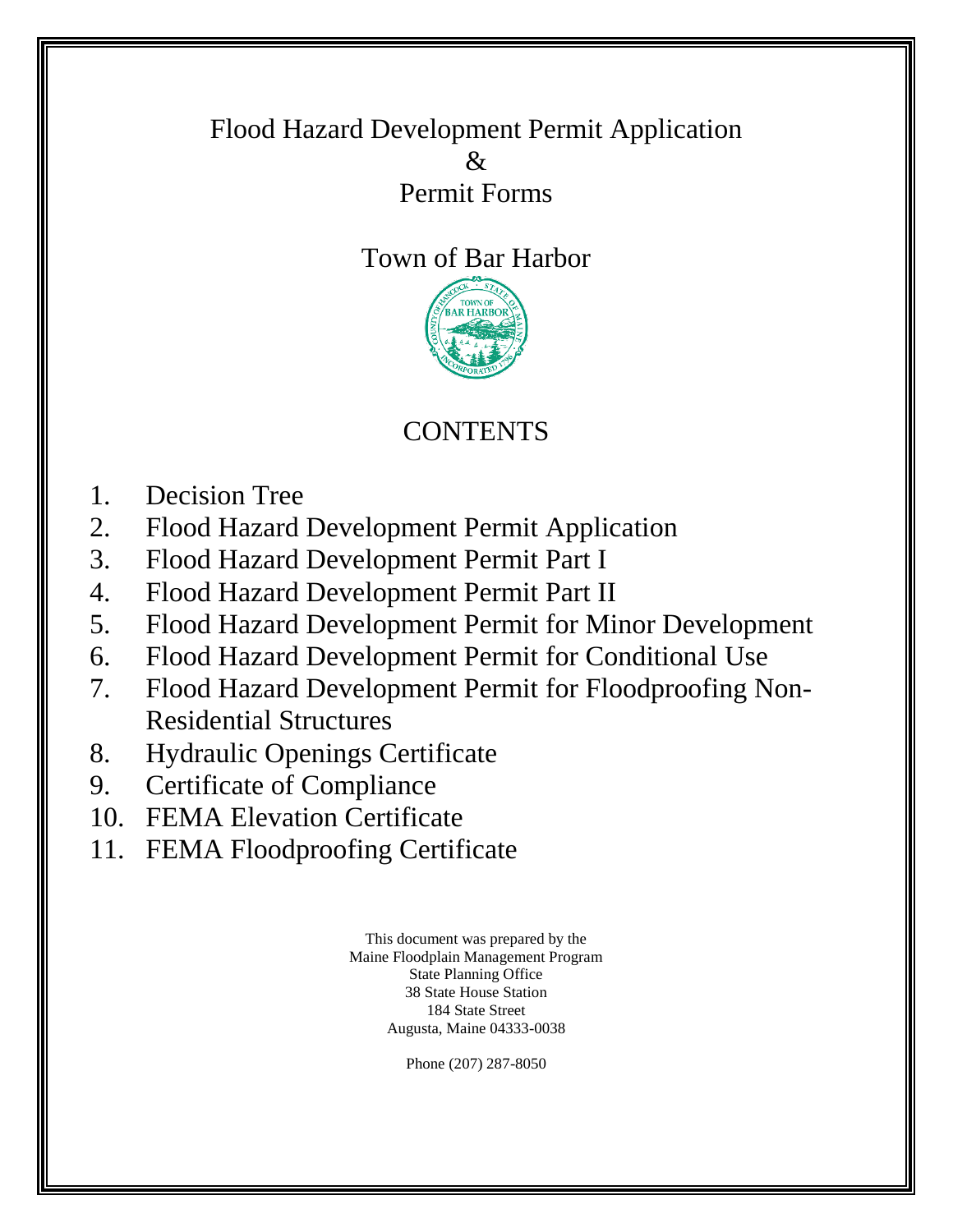### **FLOOD HAZARD DEVELOPMENT APPLICATION Town of Bar Harbor**

(All applicants must complete entire application) [60.3(c&d)]

Application is hereby made for a Flood Hazard Development Permit as required under Article II of the Floodplain Management Ordinance of Bar Harbor, Maine, for development as defined in said ordinance. This permit application does not preclude the need for other municipal permit applications.

|                                                                                                                                                           | Address:                                                                                                                                                                                                                                     |
|-----------------------------------------------------------------------------------------------------------------------------------------------------------|----------------------------------------------------------------------------------------------------------------------------------------------------------------------------------------------------------------------------------------------|
|                                                                                                                                                           |                                                                                                                                                                                                                                              |
|                                                                                                                                                           |                                                                                                                                                                                                                                              |
|                                                                                                                                                           |                                                                                                                                                                                                                                              |
| <b>LEGAL DESCRIPTION</b>                                                                                                                                  |                                                                                                                                                                                                                                              |
| Is this part of a subdivision? $\Box$ Yes $\Box$ No If yes, give the name of the subdivision and lot number:                                              |                                                                                                                                                                                                                                              |
|                                                                                                                                                           | Lot #: $\frac{1}{2}$                                                                                                                                                                                                                         |
|                                                                                                                                                           | Lot #: $\frac{1}{2}$                                                                                                                                                                                                                         |
| Street/Road Name                                                                                                                                          |                                                                                                                                                                                                                                              |
| Town/Zip Code                                                                                                                                             | General explanation of proposed development:                                                                                                                                                                                                 |
|                                                                                                                                                           |                                                                                                                                                                                                                                              |
| <b>Estimated Value of Proposed Development:</b>                                                                                                           | $\frac{\text{S}}{\text{S}}$                                                                                                                                                                                                                  |
| Proposed Lowest Floor elevation [for new or substantially improved structure]:                                                                            |                                                                                                                                                                                                                                              |
| <b>OTHER PERMITS</b>                                                                                                                                      |                                                                                                                                                                                                                                              |
| Are other permits required from State or Federal jurisdictions?<br>If yes, are these other permits attached?<br>If yes, are these other permits attached? | $\Box$ Yes $\Box$ No<br>$\Box$ Yes $\Box$ No $\Box$ Not Applicable                                                                                                                                                                           |
| and Harbors Act/ Section 404 of the Clean Water Act; Federal Energy Regulation Commission.                                                                | Federal and State Permits may include but are not limited to: ME/DEP/Natural Resource Protection Act, Site Location of<br>Development Act, Metallic Mineral Exploration, Advanced Exploration and Mining; USACE/Section 9 & 10 of the Rivers |
| <b>SEWER AND WATER</b>                                                                                                                                    |                                                                                                                                                                                                                                              |
|                                                                                                                                                           |                                                                                                                                                                                                                                              |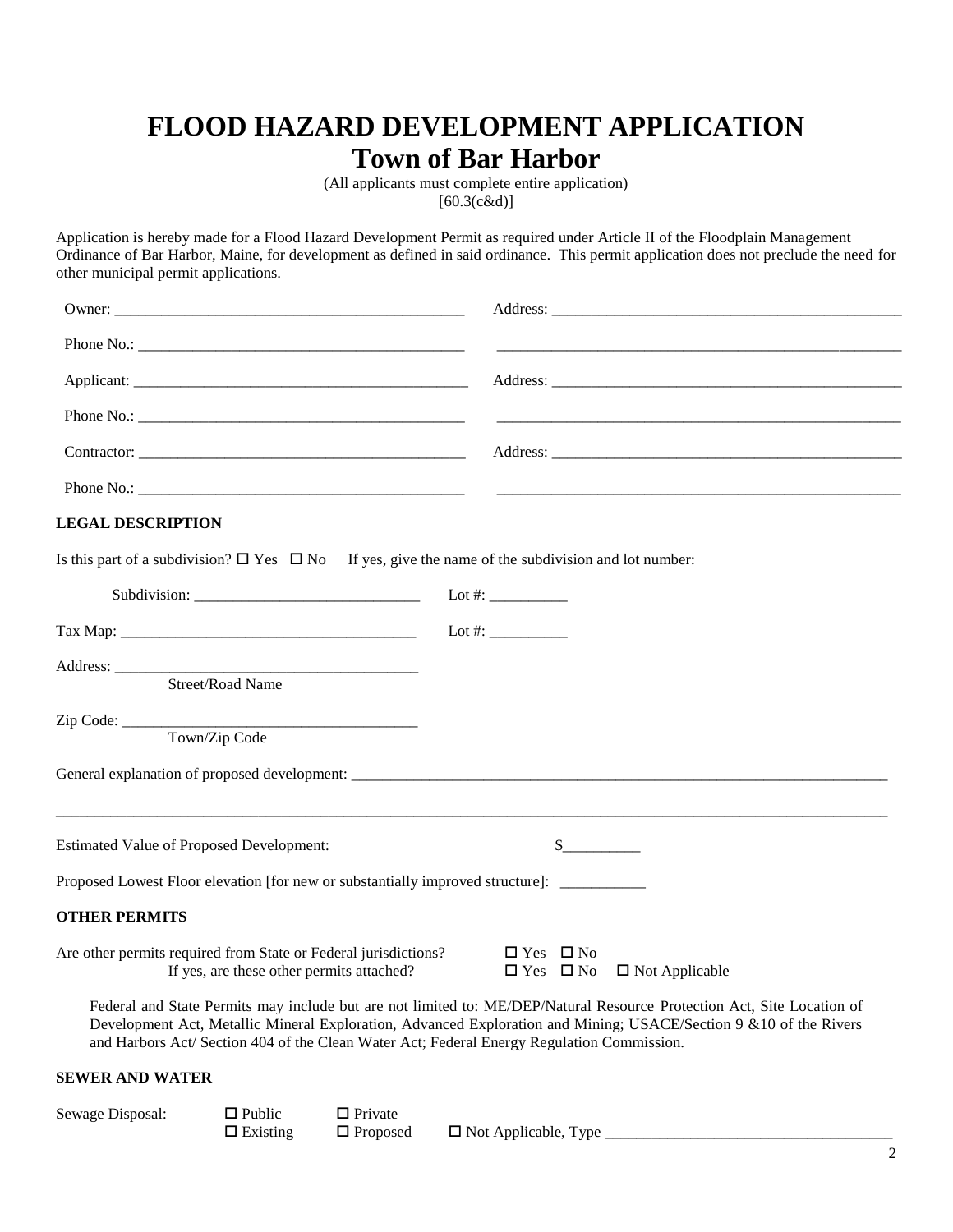| $\Box$ Public<br>Water Supply:                                                                                                                                                                                                                                                                                                                                                                                                                 | $\Box$ Private                                                                                                                                                                                                                                                                                                                                                                                                                                                                                                                                                                                                                                                                |  |  |  |  |
|------------------------------------------------------------------------------------------------------------------------------------------------------------------------------------------------------------------------------------------------------------------------------------------------------------------------------------------------------------------------------------------------------------------------------------------------|-------------------------------------------------------------------------------------------------------------------------------------------------------------------------------------------------------------------------------------------------------------------------------------------------------------------------------------------------------------------------------------------------------------------------------------------------------------------------------------------------------------------------------------------------------------------------------------------------------------------------------------------------------------------------------|--|--|--|--|
| <b>LOCATION</b>                                                                                                                                                                                                                                                                                                                                                                                                                                | (This section to be completed by Municipal Official)                                                                                                                                                                                                                                                                                                                                                                                                                                                                                                                                                                                                                          |  |  |  |  |
|                                                                                                                                                                                                                                                                                                                                                                                                                                                |                                                                                                                                                                                                                                                                                                                                                                                                                                                                                                                                                                                                                                                                               |  |  |  |  |
| $\Box$ AE Zone                                                                                                                                                                                                                                                                                                                                                                                                                                 | $\Box$ A1-30 Zone $\Box$ A Zone $\Box$ FRINGE $\Box$ FLOODWAY (2 width of floodplain in A Zone)                                                                                                                                                                                                                                                                                                                                                                                                                                                                                                                                                                               |  |  |  |  |
|                                                                                                                                                                                                                                                                                                                                                                                                                                                | Base Flood Elevation (bfe) at the site ______ NGVD [Required for New Construction or Substantial Improvement]                                                                                                                                                                                                                                                                                                                                                                                                                                                                                                                                                                 |  |  |  |  |
|                                                                                                                                                                                                                                                                                                                                                                                                                                                | Lowest floor elevation of proposed or existing structure _____ NGVD [Required for New Construction or Substantial Improvement]                                                                                                                                                                                                                                                                                                                                                                                                                                                                                                                                                |  |  |  |  |
|                                                                                                                                                                                                                                                                                                                                                                                                                                                | If proposed development is in an AE or A1-30 Zone and cross section data is available in the Flood Insurance Study, please note the<br>nearest cross section reference letter and elevation of base flood at nearest cross section above and below the site.                                                                                                                                                                                                                                                                                                                                                                                                                  |  |  |  |  |
| <b>Cross Section Letter</b><br>Above Site<br>Below Site                                                                                                                                                                                                                                                                                                                                                                                        | <b>Base Flood Elevation</b><br>Above Site<br>Below Site                                                                                                                                                                                                                                                                                                                                                                                                                                                                                                                                                                                                                       |  |  |  |  |
| Basis of unnumbered A Zone BFE determination:<br>$\Box$ From a Federal Agency:<br>$\Box$ USGS $\Box$ USDA/NRCS $\Box$ USACE $\Box$ Other<br>$\Box$ From a State Agency:<br>$\Box \text{MDOT} \quad \Box \text{ Other} \underline{\hspace{2cm}}$<br>□ Established by Professional Land Surveyor<br>□ Established by Professional Engineer □ HEC/RAS □ HEC II □ HY 7 □ TR20 □ TR55 □ Quick-2<br>$\Box$ Other<br>$\Box$ Highest Known Water Level |                                                                                                                                                                                                                                                                                                                                                                                                                                                                                                                                                                                                                                                                               |  |  |  |  |
| <b>VALUE</b>                                                                                                                                                                                                                                                                                                                                                                                                                                   |                                                                                                                                                                                                                                                                                                                                                                                                                                                                                                                                                                                                                                                                               |  |  |  |  |
| If the development involves work on an existing structure, enter the Market Value of existing structure before improvements:<br>$\sim$                                                                                                                                                                                                                                                                                                         |                                                                                                                                                                                                                                                                                                                                                                                                                                                                                                                                                                                                                                                                               |  |  |  |  |
| $\Box$ New Construction or Substantial Improvement                                                                                                                                                                                                                                                                                                                                                                                             | $\Box$ Minor improvement or minor addition to existing development                                                                                                                                                                                                                                                                                                                                                                                                                                                                                                                                                                                                            |  |  |  |  |
| <b>TYPE OF DEVELOPMENT</b><br>Check the appropriate box to the left of the type(s) of development requested and complete information for each applicable line:                                                                                                                                                                                                                                                                                 |                                                                                                                                                                                                                                                                                                                                                                                                                                                                                                                                                                                                                                                                               |  |  |  |  |
| $\Box$ 1. Residential Structure<br>$\Box$ 1a. New Structure<br>$\Box$ 1b. Add to Structure<br>$\Box$ 1c. Renovations/repairs/maintenance<br>$\square$ 2. Non-Residential Structure                                                                                                                                                                                                                                                             | Cubic Yards<br>Dimensions<br>$\Box$ 7. Filling <sup>1</sup><br>$\Box$ 8. Dredging<br>the control of the control of the control of the control of the control of<br>$\square$ 9. Excavation<br>$\square$ 10. Levee                                                                                                                                                                                                                                                                                                                                                                                                                                                             |  |  |  |  |
| $\square$ 2a. New Structure<br>$\Box$ 2b. Add to Structure<br>$\square$ 2c. Renovations/repairs/maintenance                                                                                                                                                                                                                                                                                                                                    | $\Box$ 11. Drilling<br>Number of Acres<br>$\Box$ 12. Mining                                                                                                                                                                                                                                                                                                                                                                                                                                                                                                                                                                                                                   |  |  |  |  |
| $\Box$ 2d. Floodproofing<br>$\square$ 3. Accessory Structure<br>$\square$ 4. Functionally Dependent Use:<br>$\Box$ 4a. Dock<br>$\Box$ 4b. Pier<br>$\Box$ 4c. Boat Ramp<br>$\Box$ 4d. Other<br>$\square$ 5. Paving                                                                                                                                                                                                                              | $\Box$ 13. Dam: Water surface to be created<br>$\Box$ 14. Water Course Alteration<br>Note: Detailed description must be attached with copies<br>of all applicable notifications, state and federal permits.<br><u> 1989 - Johann Barbara, martin da kasar Indonesia.</u><br>$\Box$ 15. Storage of equipment or materials<br>$\Box$ 16. Sewage Disposal System<br><u> 1989 - Johann Barbara, martxa alemaniar a</u><br>□ 17. Water Supply System<br><u> 1980 - Johann John Stone, mars eta biztanleria (h. 1980).</u><br>$\square$ 18. Other: Explain<br><u> 1980 - Johann Barbara, martin da basar da basar da basar da basar da basar da basar da basar da basar da basa</u> |  |  |  |  |
|                                                                                                                                                                                                                                                                                                                                                                                                                                                |                                                                                                                                                                                                                                                                                                                                                                                                                                                                                                                                                                                                                                                                               |  |  |  |  |

<sup>&</sup>lt;sup>1</sup> Certain prohibitions apply in Velocity Zones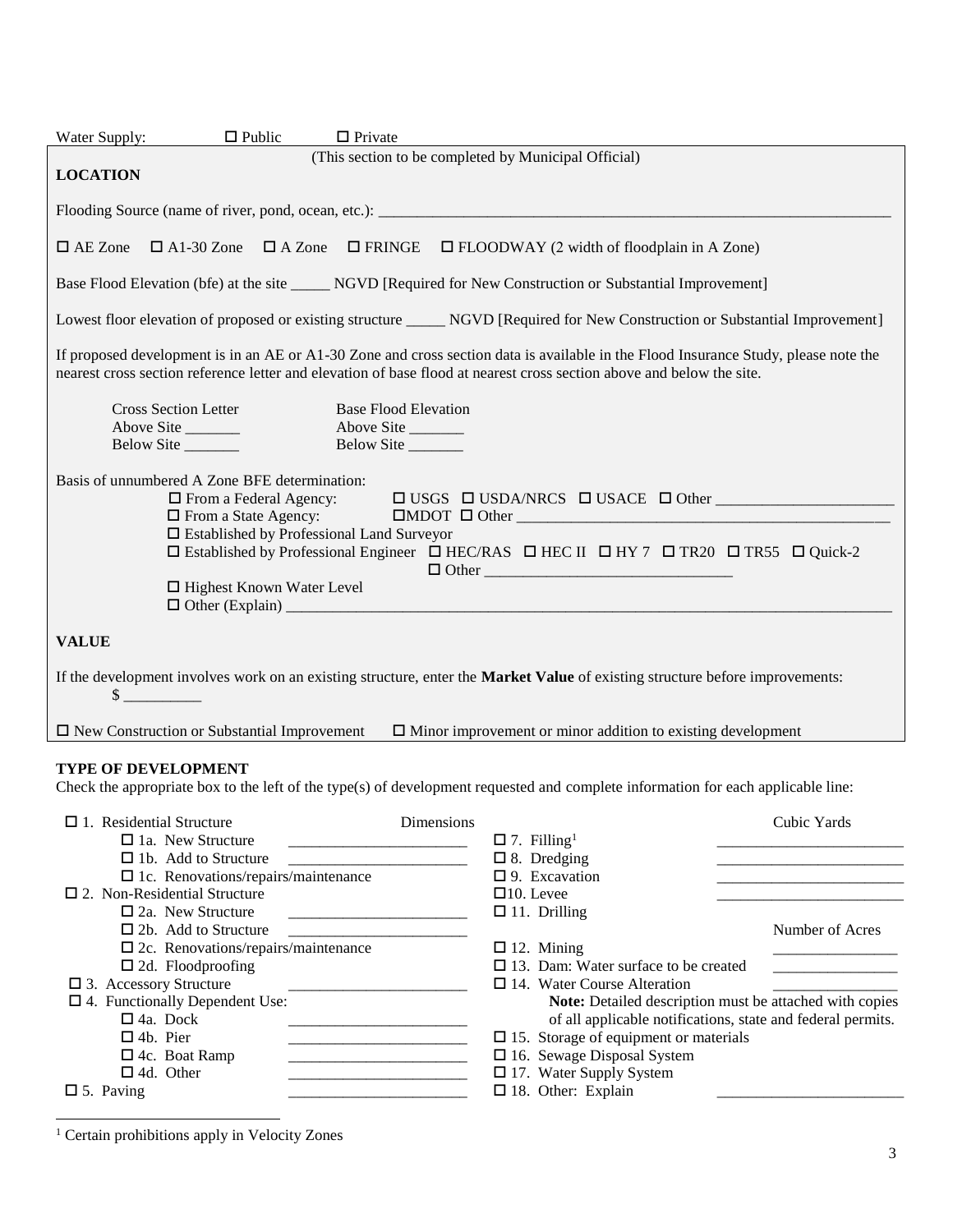#### 6. Conditional Use (Lobster/Fish Shed seaward of mean high tide)

**Note:** Conditional Use requires additional. information due to specific standards, public hearing, and Planning Board review. **Attach a Site Plan** – Drawn to scale with north arrow.

- Show property boundaries, floodway, and floodplain lines.
- Show dimensions of the lot.
- Show dimensions and location of existing and/or proposed development on the site.
- Show areas to be cut and filled.

**Attach Statement** – describing in detail how each applicable development standard in Article VI will be met.

#### **For New Construction or Substantial Improvement also show:**

• Existing and proposed grade elevations adjacent to the walls of the structure done by a Professional land Surveyor, Architect, or Engineer.

\_\_\_\_\_\_\_\_\_\_\_\_\_\_\_\_\_\_\_\_\_\_\_\_\_\_\_\_\_\_\_\_\_\_\_\_\_\_\_\_\_\_\_\_\_\_\_\_\_\_\_\_ \_\_\_\_\_\_\_\_\_\_\_\_\_\_\_\_\_\_\_\_\_\_\_\_\_\_\_\_\_\_\_\_\_\_\_\_\_\_\_\_\_\_\_\_\_\_\_\_\_\_\_\_ \_\_\_\_\_\_\_\_\_\_\_\_\_\_\_\_\_\_\_\_\_\_\_\_\_\_\_\_\_\_\_\_\_\_\_\_\_\_\_\_\_\_\_\_\_\_\_\_\_\_\_\_

Location and elevation of temporary elevation reference marks on the site.

#### **Special Note:**

**Substantial Improvement** is defined as any reconstruction, rehabilitation, addition or other improvement of a structure, the cost of which equals or exceeds 50 percent of the market value of the structure before the start of construction of the improvement. Please refer to the floodplain management ordinance, Article XIV, for more complete definitions of New Construction and Substantial Improvement.

#### **The applicant understands and agrees that:**

- The permit applied for, if granted, is issued on the representations made herein;
- Any permit issued may be revoked because of any breach of representation;
- Once a permit is revoked all work shall cease until the permit is reissued or a new permit is issued;
- Any permit issued on this application will not grant any right or privilege to erect any structure or sue any premises described for any purposes or in any manner prohibited by the ordinances, codes, or regulations of the municipality;
- The applicant hereby gives consent to the Code Enforcement Officer to enter and inspect activity covered under the provisions of the Floodplain management Ordinance;
- If issued, the permit form will be posted in a conspicuous place on the premises in plain view; and,
- If issued, the permit will expire if no work is commenced within 180 days of issuance.

I hereby certify that all the statements in, and in the attachments to this application are a true description of the existing property and the proposed development project.

| Owner: $\frac{1}{\sqrt{1-\frac{1}{2}} \cdot \frac{1}{\sqrt{1-\frac{1}{2}} \cdot \frac{1}{\sqrt{1-\frac{1}{2}} \cdot \frac{1}{\sqrt{1-\frac{1}{2}} \cdot \frac{1}{\sqrt{1-\frac{1}{2}} \cdot \frac{1}{\sqrt{1-\frac{1}{2}} \cdot \frac{1}{\sqrt{1-\frac{1}{2}} \cdot \frac{1}{\sqrt{1-\frac{1}{2}} \cdot \frac{1}{\sqrt{1-\frac{1}{2}} \cdot \frac{1}{\sqrt{1-\frac{1}{2}} \cdot \frac{1}{\sqrt{1-\frac{1}{2}} \cdot \frac{1}{\sqrt{1-\frac{1}{2$ |           |                                                                                                         |  |  |
|--------------------------------------------------------------------------------------------------------------------------------------------------------------------------------------------------------------------------------------------------------------------------------------------------------------------------------------------------------------------------------------------------------------------------------------------------|-----------|---------------------------------------------------------------------------------------------------------|--|--|
|                                                                                                                                                                                                                                                                                                                                                                                                                                                  | Signature |                                                                                                         |  |  |
| <sub>or</sub>                                                                                                                                                                                                                                                                                                                                                                                                                                    |           |                                                                                                         |  |  |
|                                                                                                                                                                                                                                                                                                                                                                                                                                                  | Signature |                                                                                                         |  |  |
| (This section to be completed by Municipal Official)                                                                                                                                                                                                                                                                                                                                                                                             |           |                                                                                                         |  |  |
|                                                                                                                                                                                                                                                                                                                                                                                                                                                  |           | Date: Submitted ________; Fee Paid _______; Reviewed by CEO _______; Reviewed by Planning Board _______ |  |  |
| $Permit \#$                                                                                                                                                                                                                                                                                                                                                                                                                                      |           |                                                                                                         |  |  |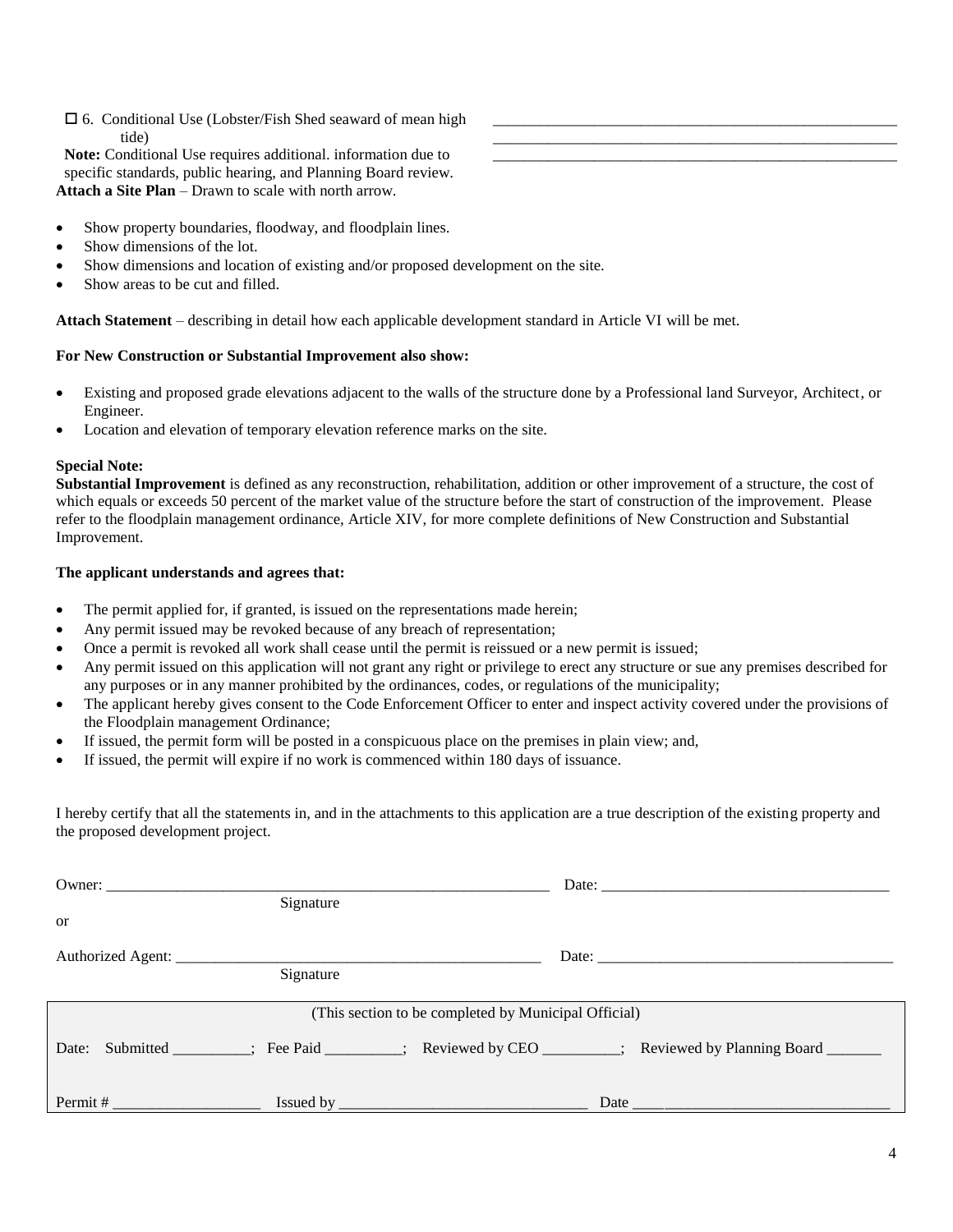### **FLOOD HAZARD DEVELOPMENT PERMIT PART I Town of Bar Harbor**

(For New Construction or Substantial Improvements)

**For New Construction or Substantial Improvement of any structure, this Flood Hazard Development Permit allows construction only up to the establishment of the lowest floor**. This permit is issued based on documentation that the information provided in the Flood Hazard Development Permit Application is in compliance with the Floodplain Management Ordinance. Once the lowest floor is established, the permittee must provide an Elevation Certificate establishing the as built lowest floor elevation. When the Code Enforcement Officer finds the documentation in the Elevation Certificate to be in compliance with the Floodplain Management Ordinance, the Part II Flood Hazard Development Permit shall be issued. The Part II Permit must be issued in order for construction to continue.

A Part I Flood Hazard Development Permit is hereby issued as provided under Article V.F. of the Floodplain Management Ordinance of Bar Harbor, Maine, for development as defined in said ordinance.

Tax Map: \_\_\_\_\_\_\_\_\_\_\_\_\_\_\_\_\_\_\_\_\_\_\_\_\_ Lot #: \_\_\_\_\_\_\_\_\_\_\_\_\_\_\_

Project Description: \_\_\_\_\_\_\_\_\_\_\_\_\_\_\_\_\_\_\_\_\_\_\_\_\_\_\_\_\_\_\_\_\_\_\_\_\_\_\_\_\_\_\_\_\_\_\_\_\_\_\_\_\_\_\_\_\_\_\_\_\_\_\_\_\_\_\_\_\_\_\_\_\_\_\_\_\_\_\_\_\_\_\_\_\_\_\_\_\_\_\_

#### **The permittee understands and agrees that:**

- The permit is issued on the representations made herein and on the application for permit;
- The permit may be revoked because of any breach of representation;
- Once a permit is revoked all work shall cease until the permit is reissued or a new permit is issued;
- The permit will not grant any right or privilege to erect any structure or use any premises described for any purposes or in any manner prohibited by the ordinances, codes, or regulations of the municipality;
- The permittee hereby gives consent to the Code Enforcement Officer to enter and inspect activity covered under the provisions of the Floodplain Management Ordinance;
- The permit form will be posted in a conspicuous place on the premises in plain view; and,
- The permit will expire if no work is commenced within 180 days of issuance.

I hereby certify that all the statements in, and in the attachments to this permit are a true description of the existing property and the proposed development project.

|                                  | Signature |  |
|----------------------------------|-----------|--|
| or                               |           |  |
| Authorized Agent: ______________ |           |  |
|                                  | Signature |  |
|                                  |           |  |
|                                  |           |  |
|                                  |           |  |
|                                  |           |  |
|                                  |           |  |